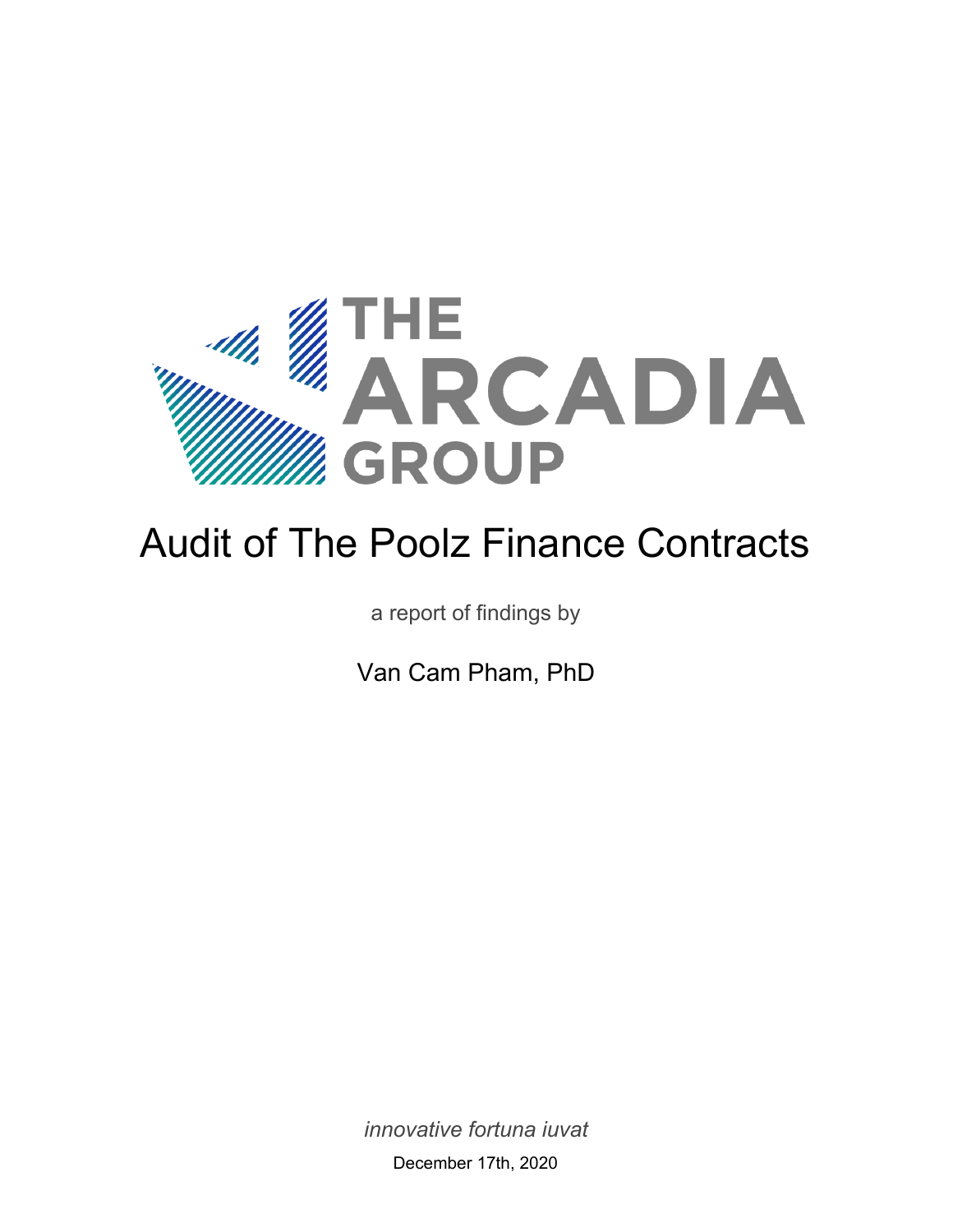#### **Table of Contents**

<span id="page-1-0"></span>

| <b>Document Info</b>                                              | 1                |
|-------------------------------------------------------------------|------------------|
| <b>Contact</b>                                                    | $\boldsymbol{2}$ |
| <b>Executive Summary</b>                                          | 3                |
| <b>Findings</b>                                                   | 5                |
| Verify Transferred Amount of Token                                | 5                |
| Math is incorrect                                                 | 6                |
| Check for deflationary tokens or tokens with burns on transfers   | $\overline{7}$   |
| No timing check for token sale                                    | 9                |
| Add reentrancy safeguard to function Withdraw Investment          | 10               |
| Check actual token received                                       | 11               |
| TokenFilterOn should always be true                               | 12               |
| <b>Recommendations</b>                                            |                  |
| TestAllowance modifier can be simplified                          | 12               |
| ReceiveETH modifier can be simplified                             | 13               |
| Make functions GetMyInvestmentIds and GetInvestmentData generic   | 13               |
| The current use of SafeMath makes it relatively hard to interpret | 13               |
| <b>Conclusion</b>                                                 | 15               |
| <b>Disclaimer</b>                                                 | 15               |
| innovative fortuna iuvat                                          | 0                |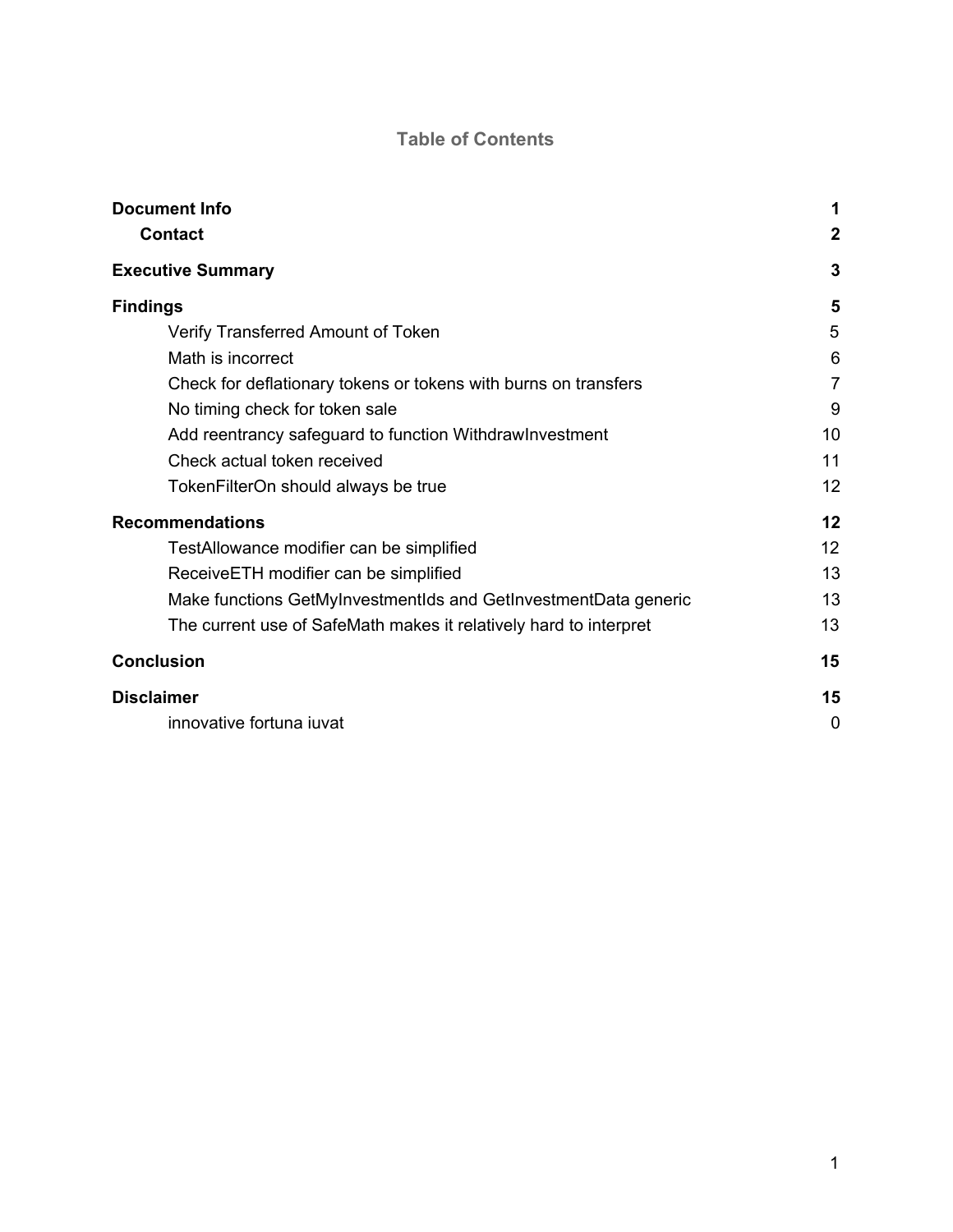## Document Info

| Client          | Poolz Finance                                          |
|-----------------|--------------------------------------------------------|
| Title           | <b>Smart Contract Audit of Poolz Finance Contracts</b> |
| <b>Auditors</b> | Van Cam Pham, PhD                                      |
| Approved By     | Rasikh Morani                                          |

### <span id="page-2-0"></span>**Contact**

For more information on this report, contact us below

#### Rasikh Morani

rasikh@arcadiamgroup.com

https://t.me/thearcadiagroup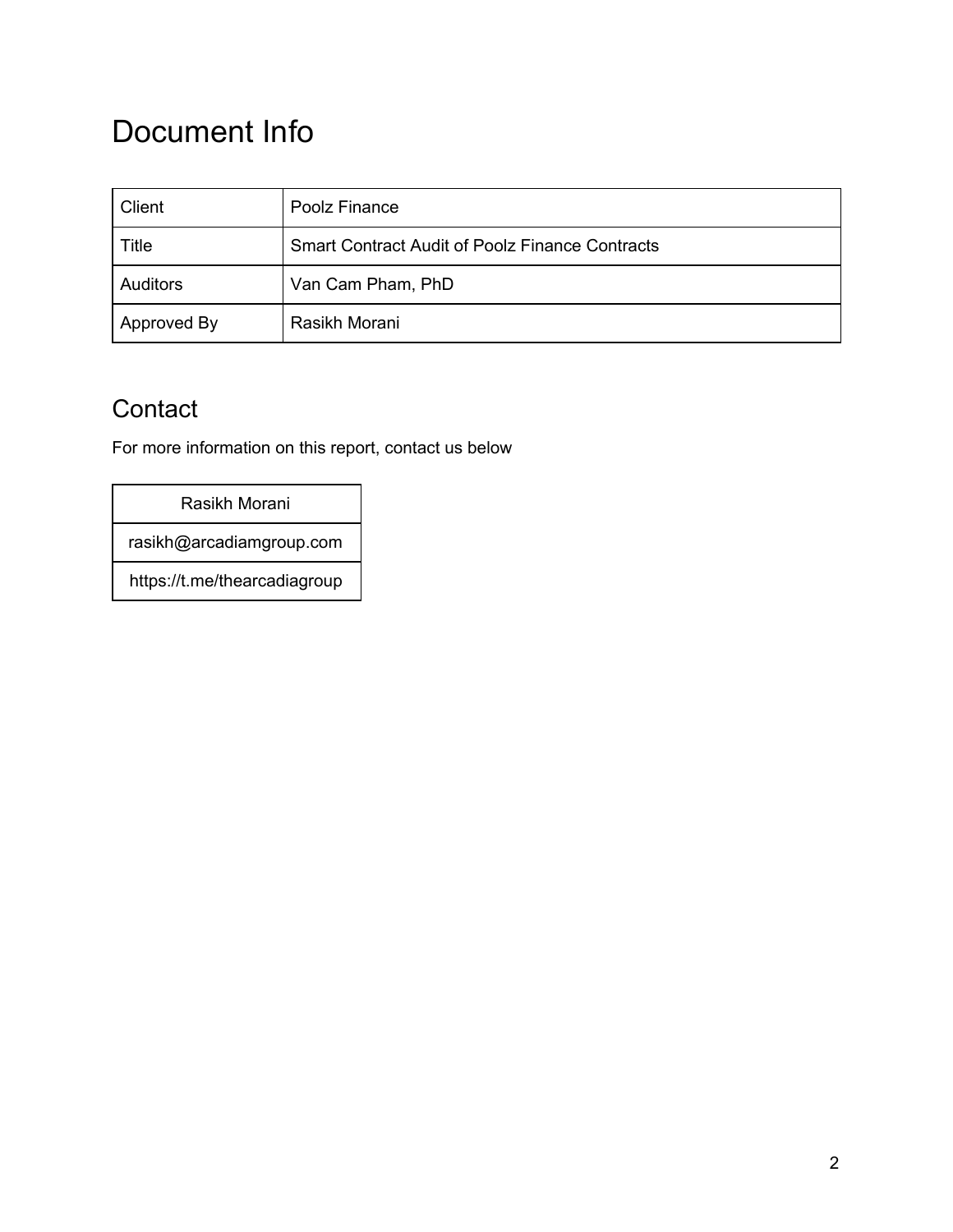## <span id="page-3-0"></span>Executive Summary

A Representative Party of Poolz Finance ("Poolz") engaged The Arcadia Group ("Arcadia"), a software development, research, and security company, to conduct a review of the following Poolz Finance smart contracts on the [Poolz](https://github.com/The-Poolz/Poolz-Back.git) repo at Commit #d78a261077b9c5495680b7fd80b73f3cc0f9a1c1.

> ERC20Helper.sol ETHHelper.sol Invest.sol InvestorData.sol IPozBenefit.sol MainCoinManager.sol Manageable.sol Pools.sol PoolsData.sol PozBenefit.sol ThePoolz.sol TokenList.sol

There were 11 issues found, 0 of which were deemed to be 'critical', and 3 of which were rated as 'high'.

The audit is then followed by a second review of the code at commit #**e895a7376ce31458b5df4c1584dc9eca8b464ccd**. All the issues found by the audit were reviewed and discussed between the development team and the auditing team.

**Arcadia also reviewed the updated code at commit**

**#e895a7376ce31458b5df4c1584dc9eca8b464ccd.**

- **● Issues PLZ 1-6 are fixed by the team in the updated code.**
- **● Issue PLZ-7 is still present in the code. However, as discussed with the team for Issue PLZ-7, TokenFilterOn will be used with cautions from the team so that it does not affect the safety and security of the contracts.**
- **● Recommendations PLZ-8 and PLZ-9 are fixed by the team.**
- **● Recommendations PLZ-10 and PLZ-11 are still present in the code but it does not affect the safety and security of the contracts.**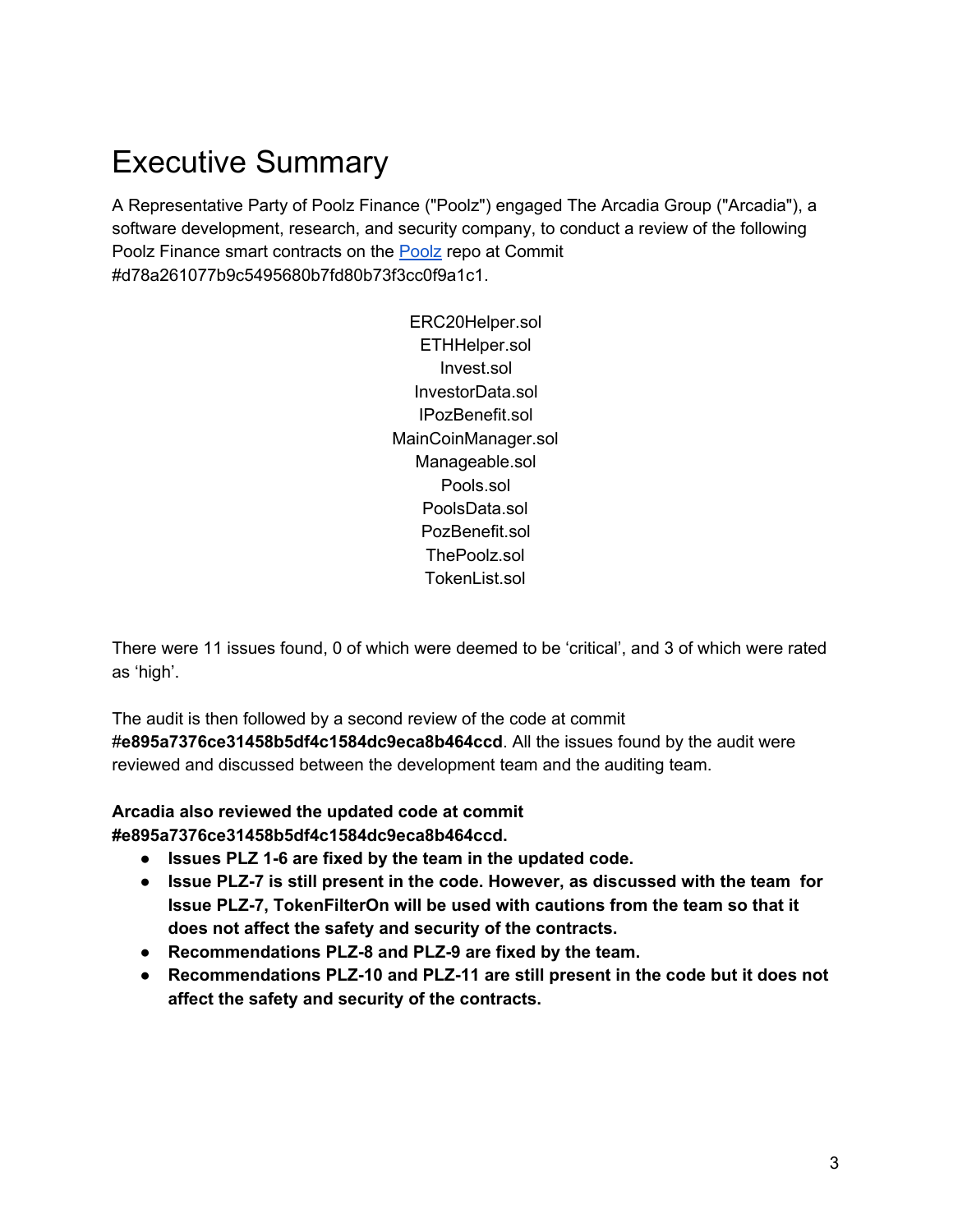| <b>Severity Rating</b> | <b>Number Of Original</b><br><b>Occurrences</b> | <b>Number Of Remaining</b><br><b>Occurrences</b> |
|------------------------|-------------------------------------------------|--------------------------------------------------|
| <b>Critical</b>        | 0                                               |                                                  |
| <b>High</b>            | 3                                               |                                                  |
| <b>Medium</b>          | 4                                               |                                                  |
| Low                    |                                                 |                                                  |
| <b>Notice</b>          |                                                 |                                                  |
| Informational          |                                                 |                                                  |

Arcadia completed the reviews using various methods primarily consisting of dynamic and static analysis. This process included a line by line analysis of the in-scope contracts, optimization analysis, analysis of key functionalities and limiters, and reference against intended functionality.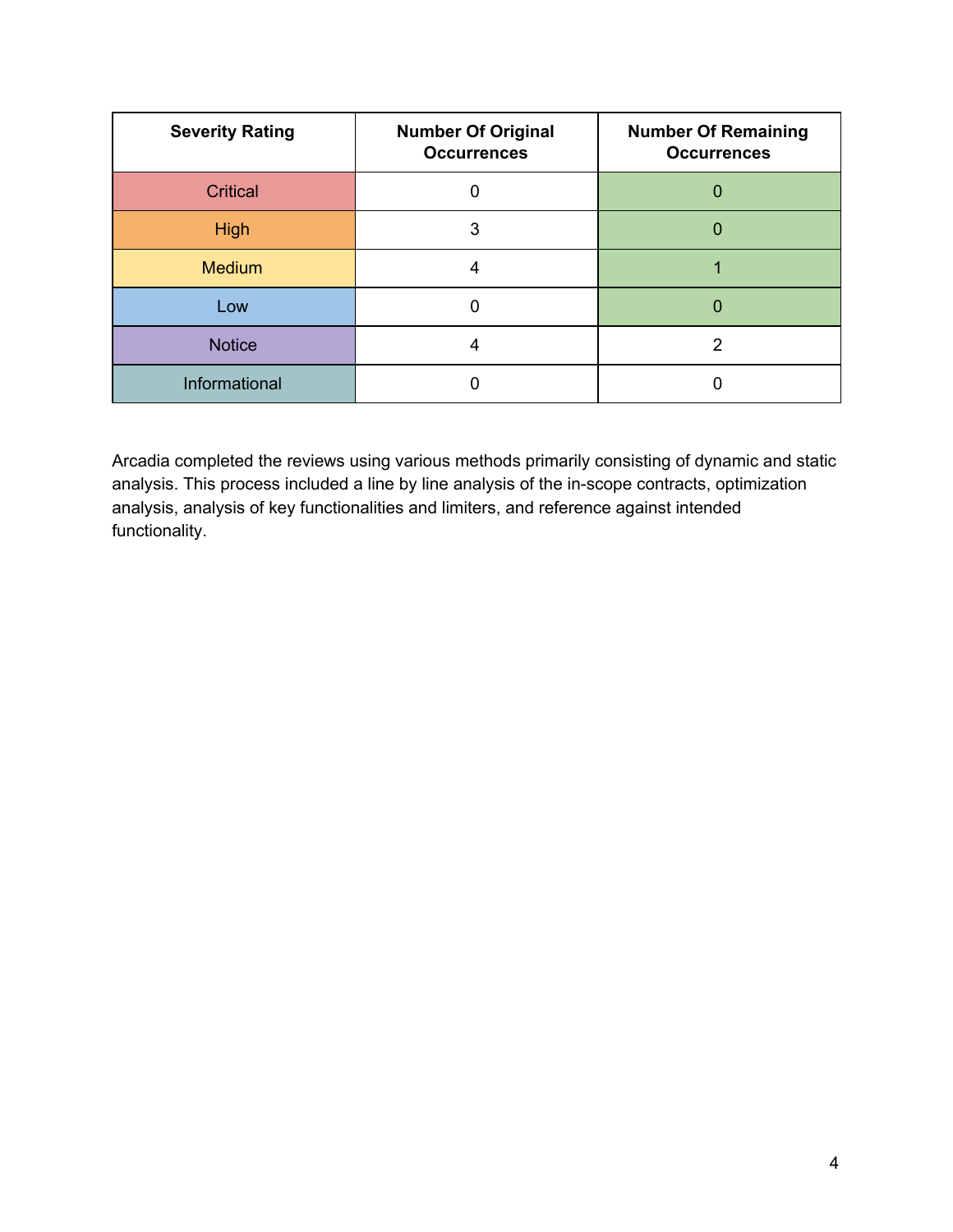### <span id="page-5-0"></span>Findings

#### <span id="page-5-1"></span>**1. Verify Transferred Amount of Token**

- $\n\rightharpoonup$  PLZ-1
- Severity: Medium
- Likelihood: Medium
- Impact: Medium
- Target: ERC20Helper.sol
- Category: Transfer Token
- Finding Type: Dynamic
- Lines: 19-26

Function TransferToken should verify that the amount of transferred token should be \_amount. Some malicious tokens make malicious token transfer out more than what the function expects to send.

```
function TransferToken(
       address _Token,
       address _Reciver,
       uint256 _ammount
      emit TransferOut( ammount, Reciver, Token);
      ERC20(Token).transfer(Reciver, ammount);
```
**Action Recommended:** Verify that the max transferred amount in the function should be \_amount. Here's one suggestion:

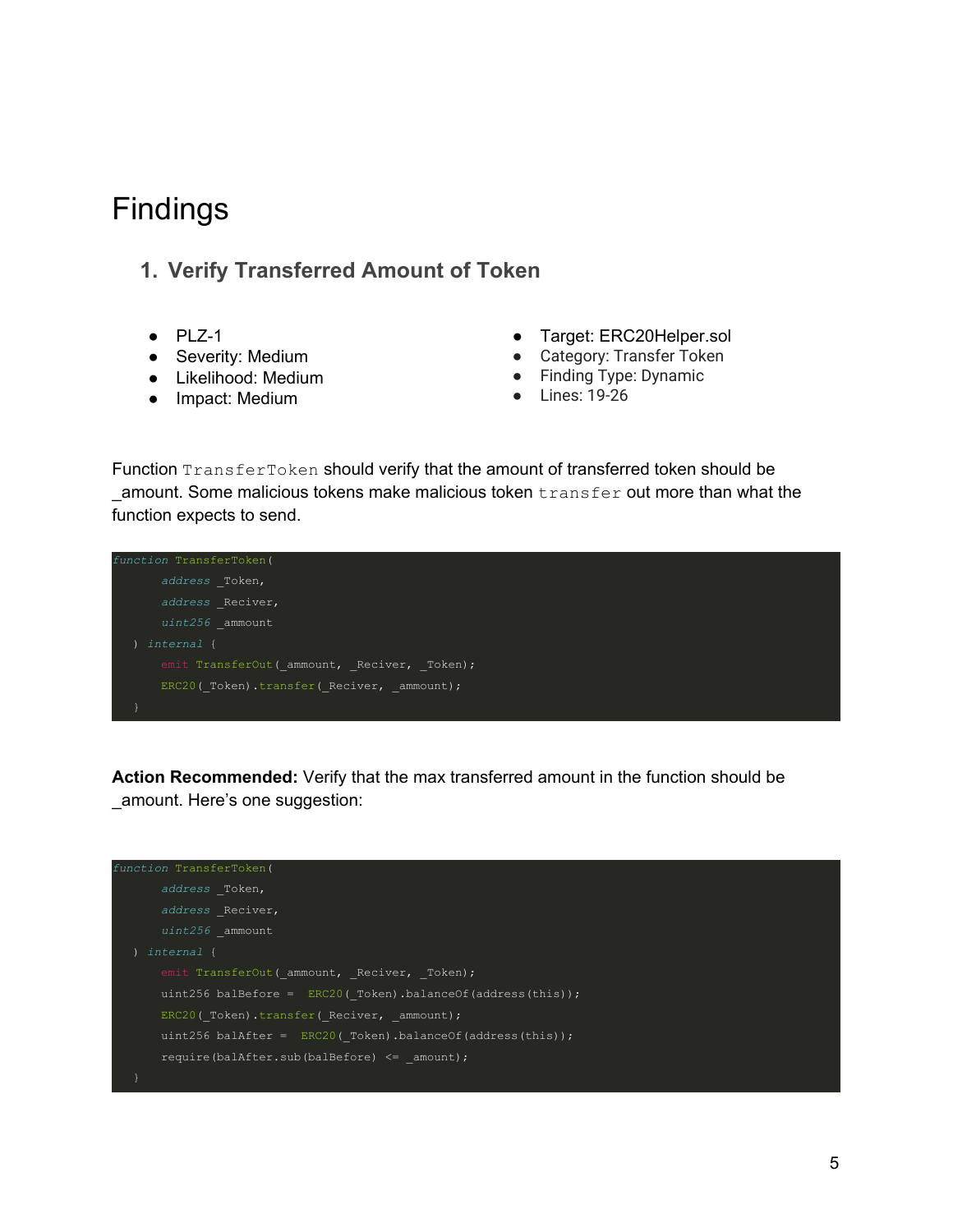#### <span id="page-6-0"></span>**2. Math is incorrect**

- $\bullet$  PLZ-2
- Severity: High
- Impact: High
- Target: Invest.sol
- Category: Computation
- Finding Type: Dynamic
- Lines: 49-52, 82-85

SafeMath solidity library works for integer number types, e.g. uint256. Due to bias in the divide operator for integers, an expression involving multiply and divide operators should execute the multiply operator first.

|       | $uint256$ EthMinusFee = SafeMath.mul(<br>SafeMath.div(msq.value, 10000), |
|-------|--------------------------------------------------------------------------|
|       | SafeMath.sub(10000, CalcFee( PoolId))                                    |
| $)$ ; |                                                                          |
|       | $uint256$ ReqularFeePay = SafeMath.mul(                                  |
|       | SafeMath.div( Amount, 10000),                                            |
|       | CalcFee ( PoolId)                                                        |
| $)$ ; |                                                                          |

**Action Recommended:** Multiplication should be done before division. Following is a suggestion.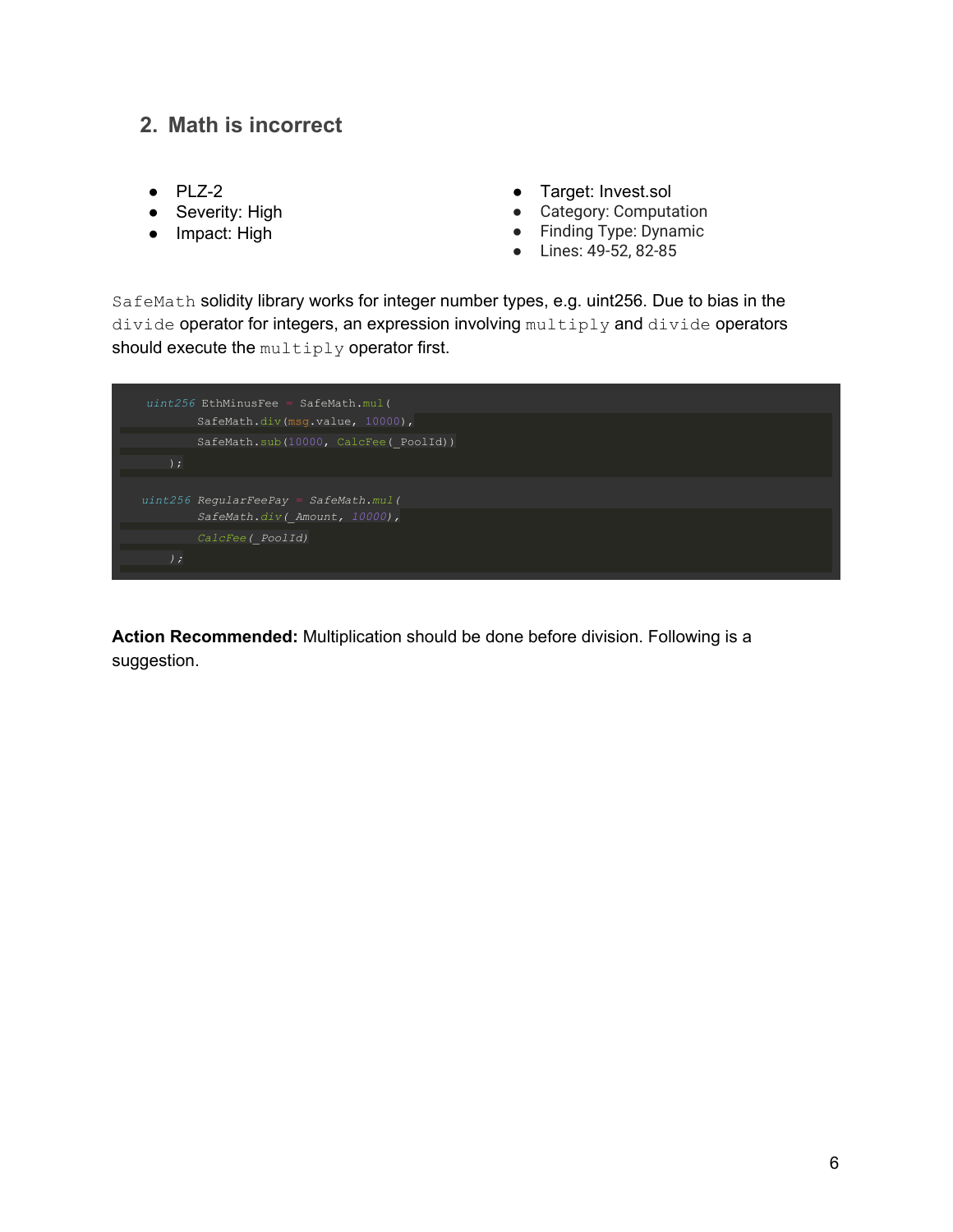#### <span id="page-7-0"></span>3. **Check for deflationary tokens or tokens with burns on transfers**

- $\bullet$  PLZ-3
- Severity: High
- Likelihood: High
- Impact: High
- Target: Invest.sol
- Category: Deflationary token sale
- Finding Type: Dynamic
- Lines 58-97

In a deflationary token or a token with burns on transfers, the actual received token amount by calling transferFrom function of the token contract would be less than the expected received token amount. In the function  $InvestERC20$  of the contract  $Invest$ , token is transferred from the token sale source to the pool contract. However, there is no check for how much the actual token amount the pool receives due to calling the function TransferInToken.

```
function InvestERC20(uint256 _PoolId, uint256 _Amount)
       external
       whenNotPaused
      require( PoolId < poolsCount, "Wrong pool id, InvestERC20 fail");
           pools[_PoolId].Maincoin != address(0x0),
       );
       require(_Amount > 10000, "Need invest more then 10000");
      TransferInToken(pools[ PoolId].Maincoin, msg.sender, Amount);
      uint256 ThisInvestor = NewInvestor(msg.sender, _Amount, _PoolId);
      uint256 Tokens = CalcTokens ( PoolId, Amount, msg.sender);
       if (pools[_PoolId].IsLocked) {
           Investors[ThisInvestor].TokensOwn = SafeMath.add(
               Investors[ThisInvestor].TokensOwn,
               Tokens
          TransferToken(pools[ PoolId].Token, msg.sender, Tokens);
       uint256 RegularFeePay = SafeMath.mul(
          SafeMath.div( Amount, 10000),
           CalcFee(_PoolId)
       );
       uint256 RegularPaymentMinusFee = SafeMath.sub(_Amount, RegularFeePay);
       FeeMap[pools[_PoolId].Maincoin] = SafeMath.add(
           FeeMap[pools[_PoolId].Maincoin],
```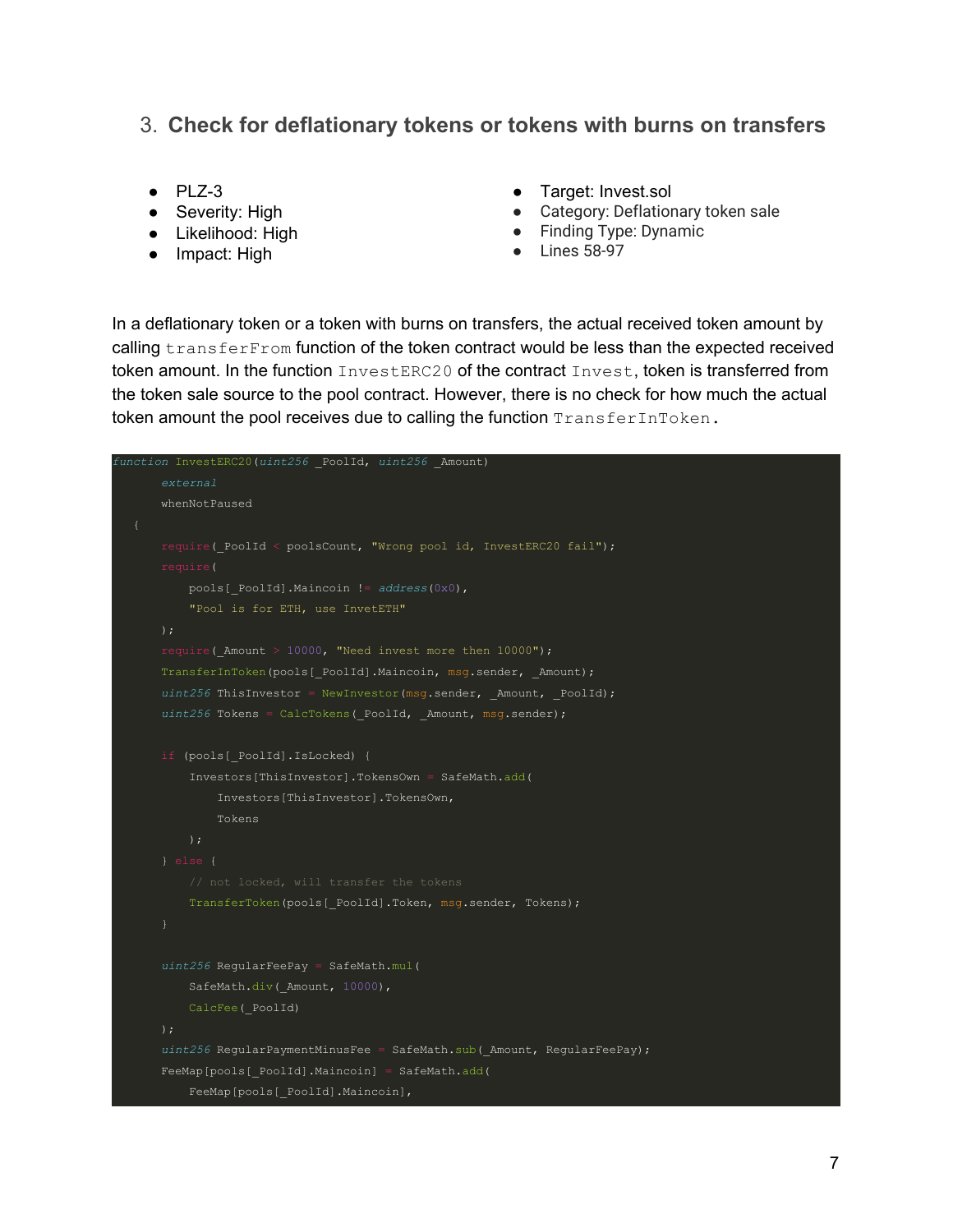

**Action Recommended:** Verify the actual token amount the pool receives after calling TransferInToken function. Here's a suggestion.

```
uint256 balBefore = ERC20(pools[_PoolId].Maincoin).balanceOf(address(this));
TransferInToken(pools[_PoolId].Maincoin, msg.sender, _Amount);
uint256 balAfter = ERC20(pools[_PoolId].Maincoin).balanceOf(address(this));
\texttt{\_Amount = balAfter.sub(balBefore)};
```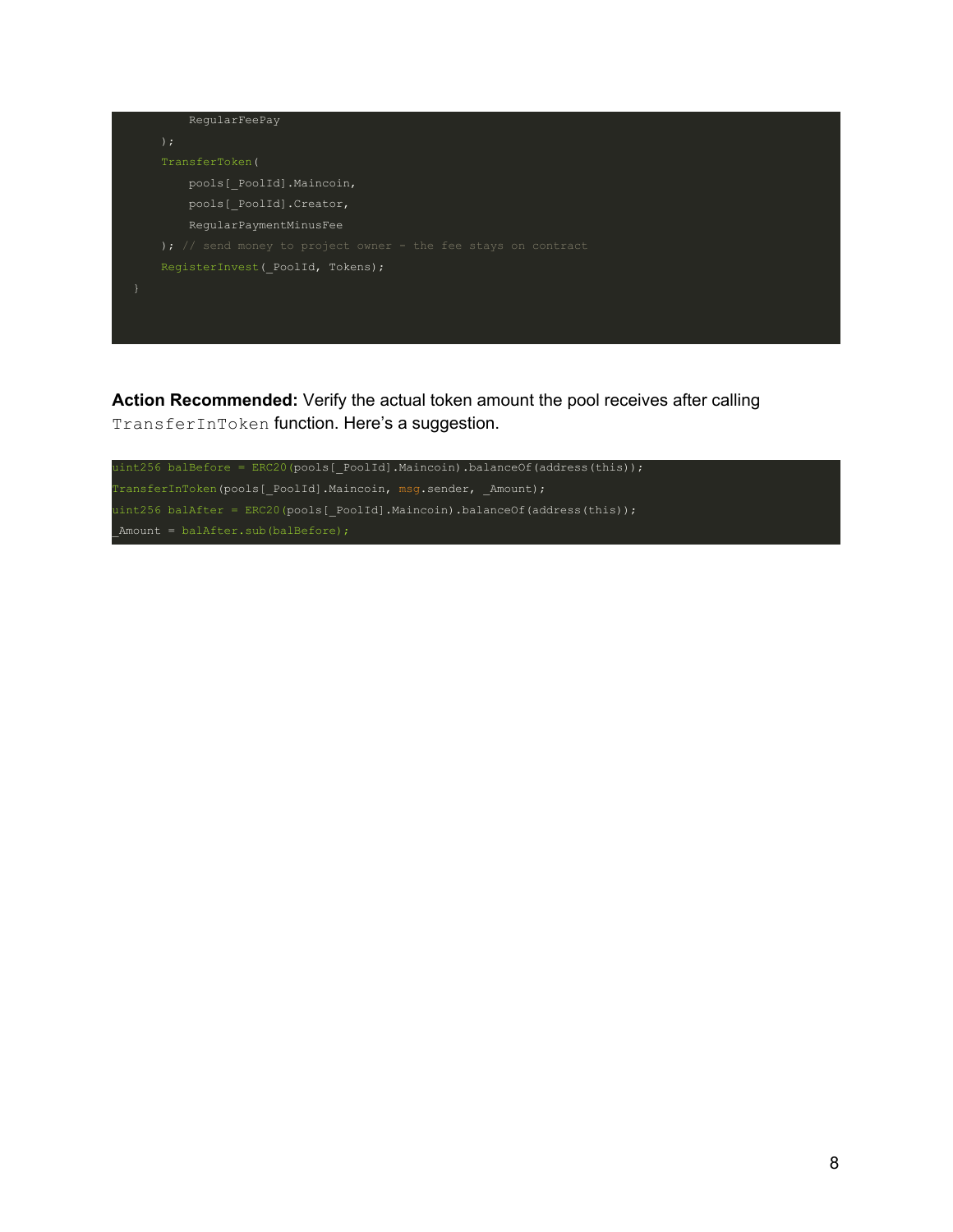#### <span id="page-9-0"></span>**4. No timing check for token sale**

- $\bullet$  PLZ-4
- Severity: High
- Likelihood: High
- Impact: High
- Target: Invest.sol
- Category: Token Sale Open Time
- Finding Type: Dynamic
- Lines: 29-34, 50-62

In the current contract Invest, any user can buy tokens before the token sale opening time OpenForAll. Functions InvestETH and InvestERC20 should check if the timestamp is greater than OpenForAll so that users cannot buy before the sale open time.

|               | function InvestETH (uint256 PoolId)                  |
|---------------|------------------------------------------------------|
|               | external                                             |
|               | payable                                              |
|               | ReceivETH (msg.value, msg.sender)                    |
|               | whenNotPaused                                        |
|               |                                                      |
|               |                                                      |
| $\sim$ $\sim$ |                                                      |
|               |                                                      |
|               | function InvestERC20(uint256 PoolId, uint256 Amount) |
|               | external                                             |
|               | whenNotPaused                                        |
|               |                                                      |
|               |                                                      |
|               |                                                      |

**Action Recommended:** Add require statements to the beginning of the functions to not allow investing if  $block.timesmap < OpenForAll$  timestamp.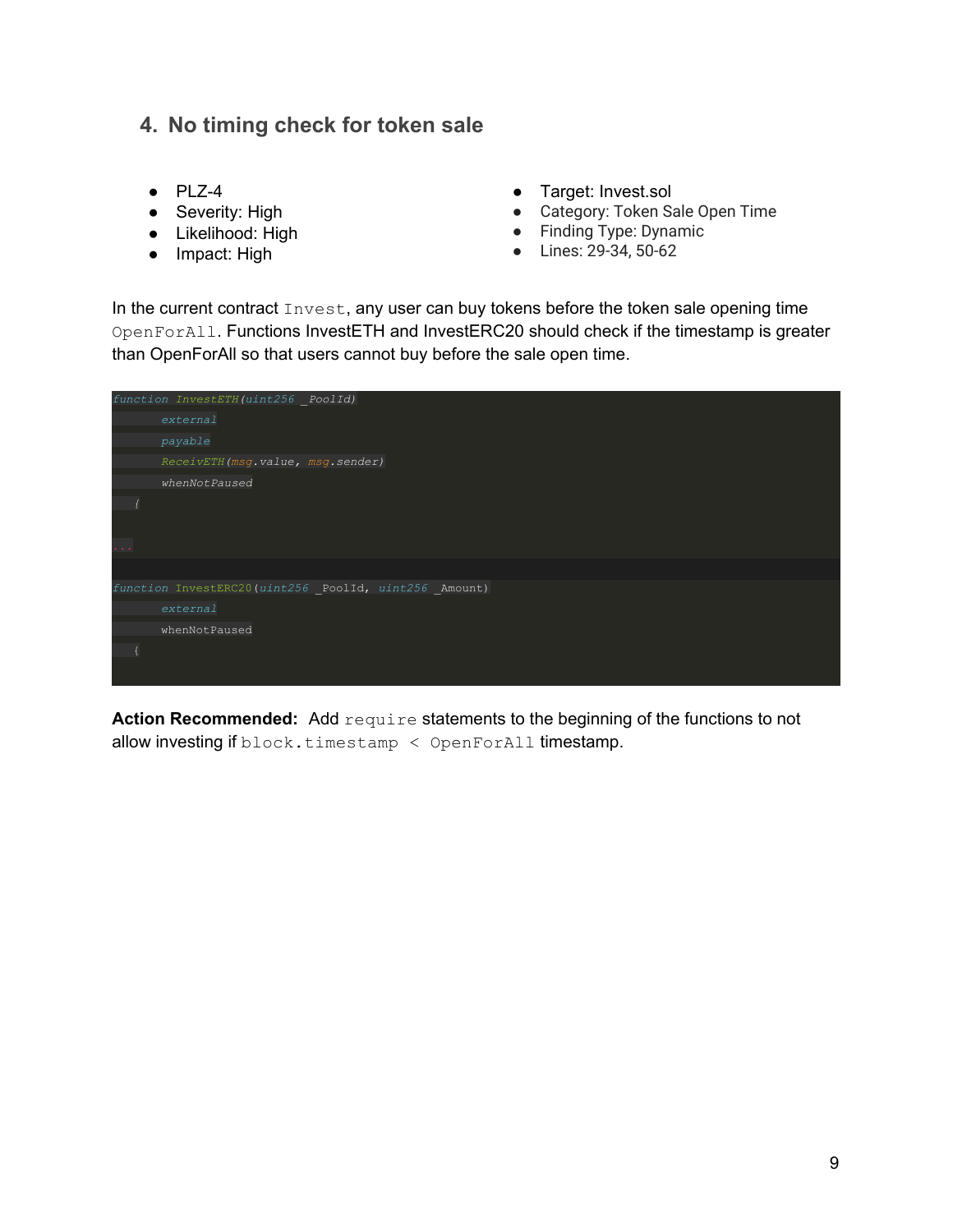#### <span id="page-10-0"></span>5. **Add reentrancy safeguard to function WithdrawInvestment**

- $\bullet$  PLZ-5
- Severity: Medium
- Likelihood: Medium
- Impact: Medium
- Target: InvestorData.sol
- Category: Reentrancy safeguard
- Finding Type: Dynamic
- Lines: 15-30



#### **Action Recommended:**

● Add reentrancy safegard to the function to make it safe from reentrancy.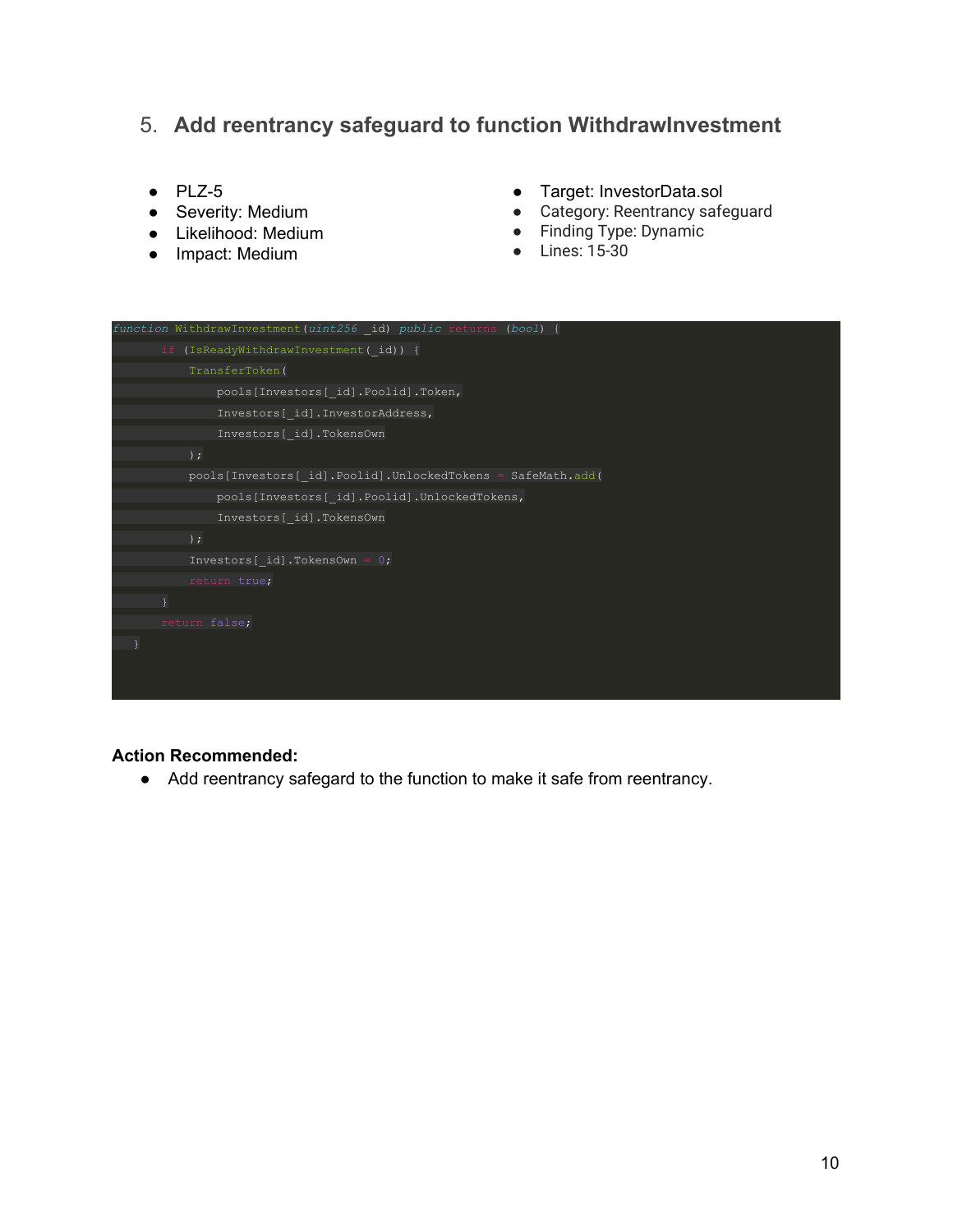#### <span id="page-11-0"></span>6. **Check actual token received**

- PLZ-6
- Severity: Medium
- Likelihood: Medium
- Impact: Medium
- Target: Pools.sol
- Category: Token Transfer In
- Finding Type: Dynamic
- Lines: 66

In the function CreatePool, it should check for the actual received token after the TransferInToken function call. This is to avoid receiving less tokens than the expected received token amount due to the token sale itself.

**Action Recommended:** Refer to Issue PLZ-3 for a recommendation.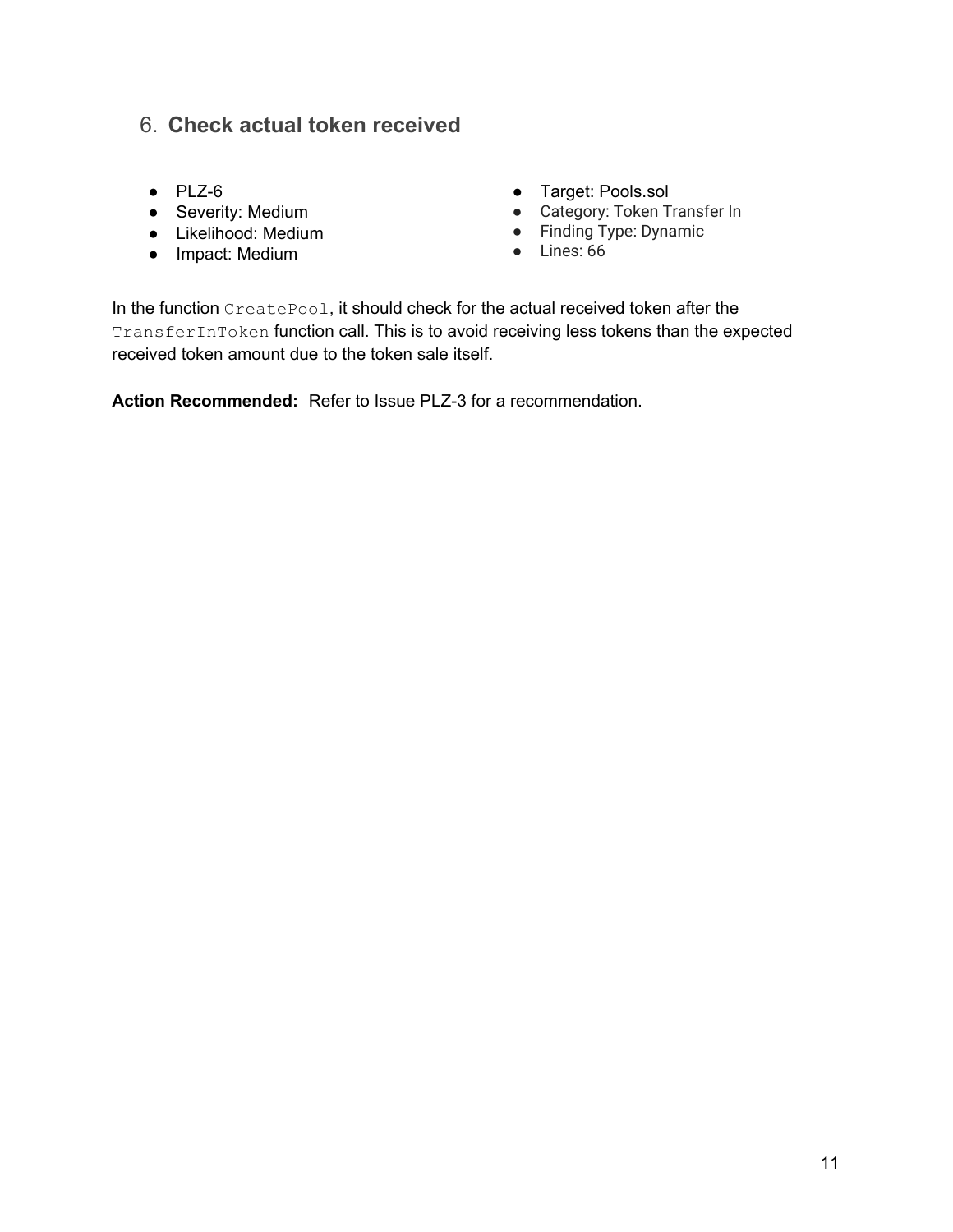#### <span id="page-12-0"></span>**7. TokenFilterOn should always be true**

- $\bullet$  PLZ-7
- Severity: Medium
- Likelihood: Medium
- Impact: Medium
- Target: TokenList.sol
- Category: Filter for special tokens
- Finding Type: Dynamic

TokenFilterOn should always be true to avoid attackers adding malicious tokens to the pool system. The system should not allow tokens with constant burn rate for all wallets that are not staked in the token pool (e.g., uniswap pools). Example of this kind of token is XVIX where any token that is not staked in a liquidity pool has a constant burn rate of 0.02% per hour.

Having TokenFilterOn turned on should also allow the team to filter tokens with rebase features. This is because having rebase, the balance of on-sale token stored in the pool contract can be changed, while the amount of token stored in the pool contract does not change.

## <span id="page-12-1"></span>Recommendations

- <span id="page-12-2"></span>8. **TestAllowance modifier can be simplified**
	- $\bullet$  PLZ-8
- Severity: Informational
- Impact: Informational
- Target: ERC20Helper.sol
- Category: Informational
- Finding Type: Dynamic

#### The TestAllowance modifier can be simplified as follows:

| modifier TestAllownce(                                                                 |
|----------------------------------------------------------------------------------------|
| address token,                                                                         |
| address owner,                                                                         |
| $uint256$ amount                                                                       |
|                                                                                        |
| require (ERC20 ( token).allowance ( owner, address (this)) >= amount, "no allowance"); |
| $\overline{\phantom{a}}$                                                               |
|                                                                                        |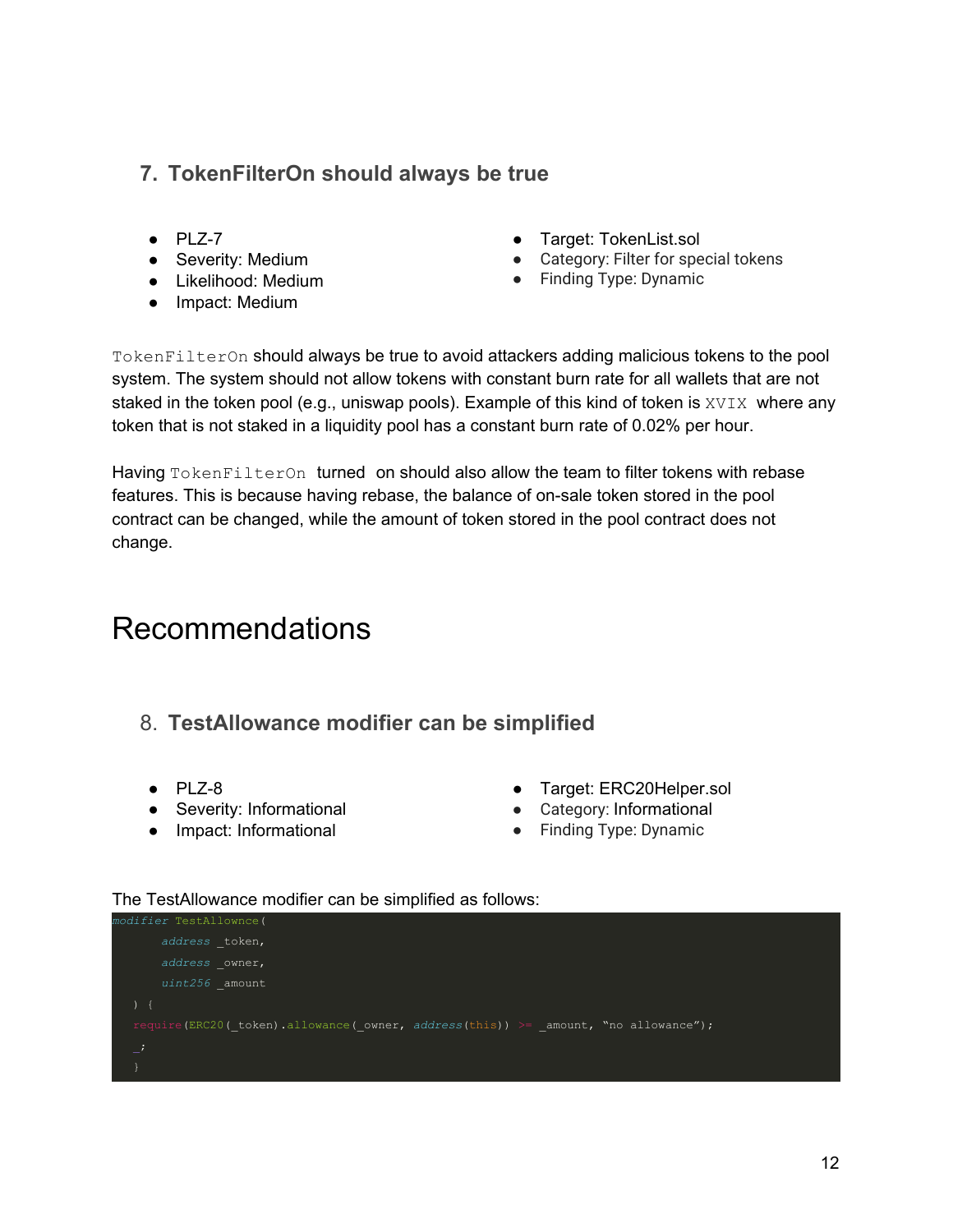#### <span id="page-13-0"></span>9. **ReceiveETH modifier can be simplified**

- $\bullet$  PLZ-9
- Severity: Informational
- Impact: Informational
- Target: ETHHelper.sol
- Category: Informational
- Finding Type: Dynamic

#### The ReceiveETH modifier can be simplified as follows:



### <span id="page-13-1"></span>10. **Make functions GetMyInvestmentIds and GetInvestmentData generic**

- PLZ-10
- Severity: Informational
- Impact: Informational
- Target: InvestorData.sol
- Category: Informational
- Finding Type: Dynamic

It is recommended to make functions GetMyInvestmentIds and GetInvestmentData generic so that anyone can check investment of any address, by adding an address-typed parameter to the functions.

### <span id="page-13-2"></span>11. **The current use of SafeMath makes it relatively hard to interpret**

- PLZ-11
- Severity: Informational
- Impact: Informational
- Target: All
- Category: Informational
- Finding Type: Dynamic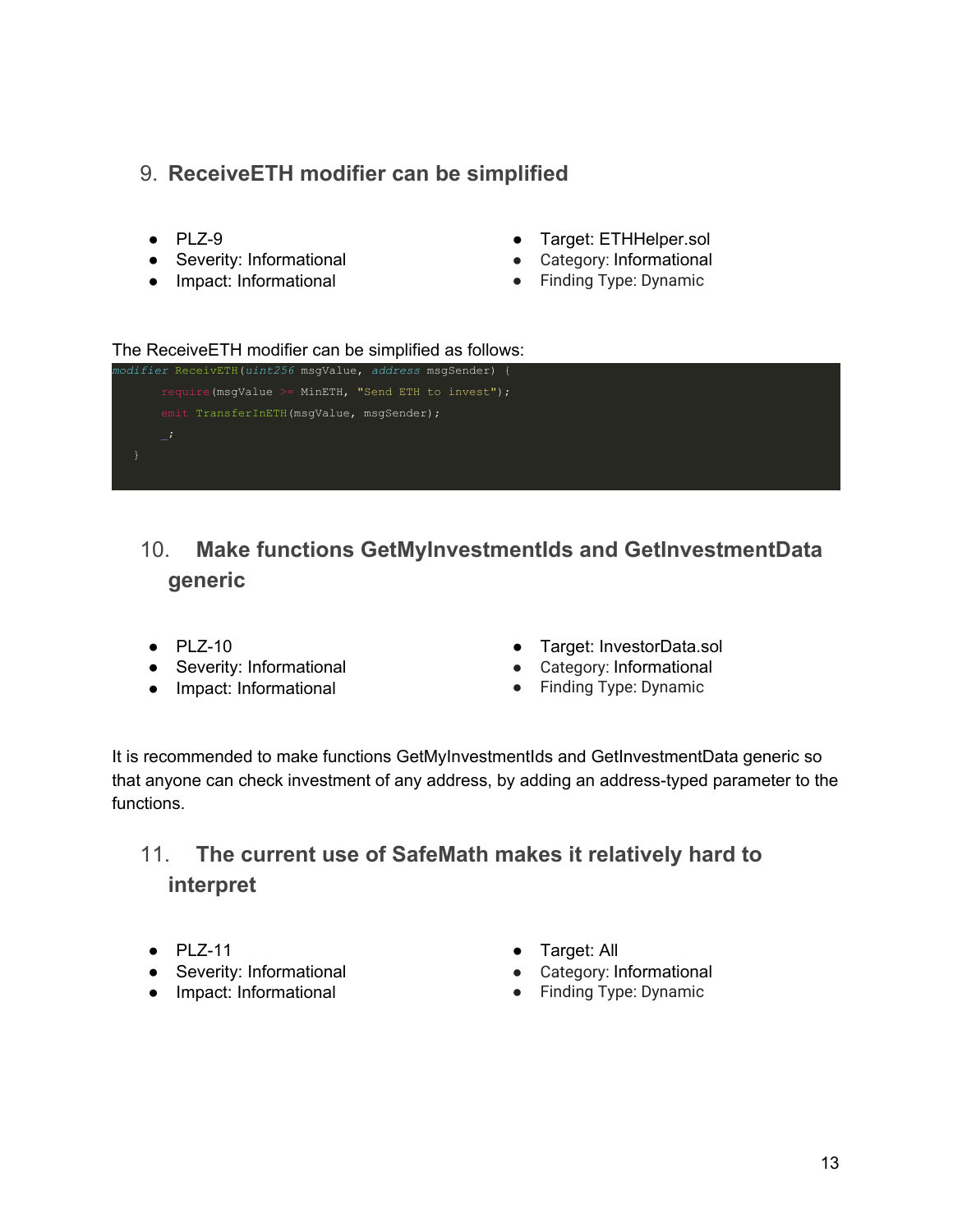The current usage of SafeMath makes it relatively hard to interpret and not common practice. For example, the following expression:



#### Can be rewritten as:



The rewritten one is easier to spot the bug in PLZ-2 where multiplication should be done before division.